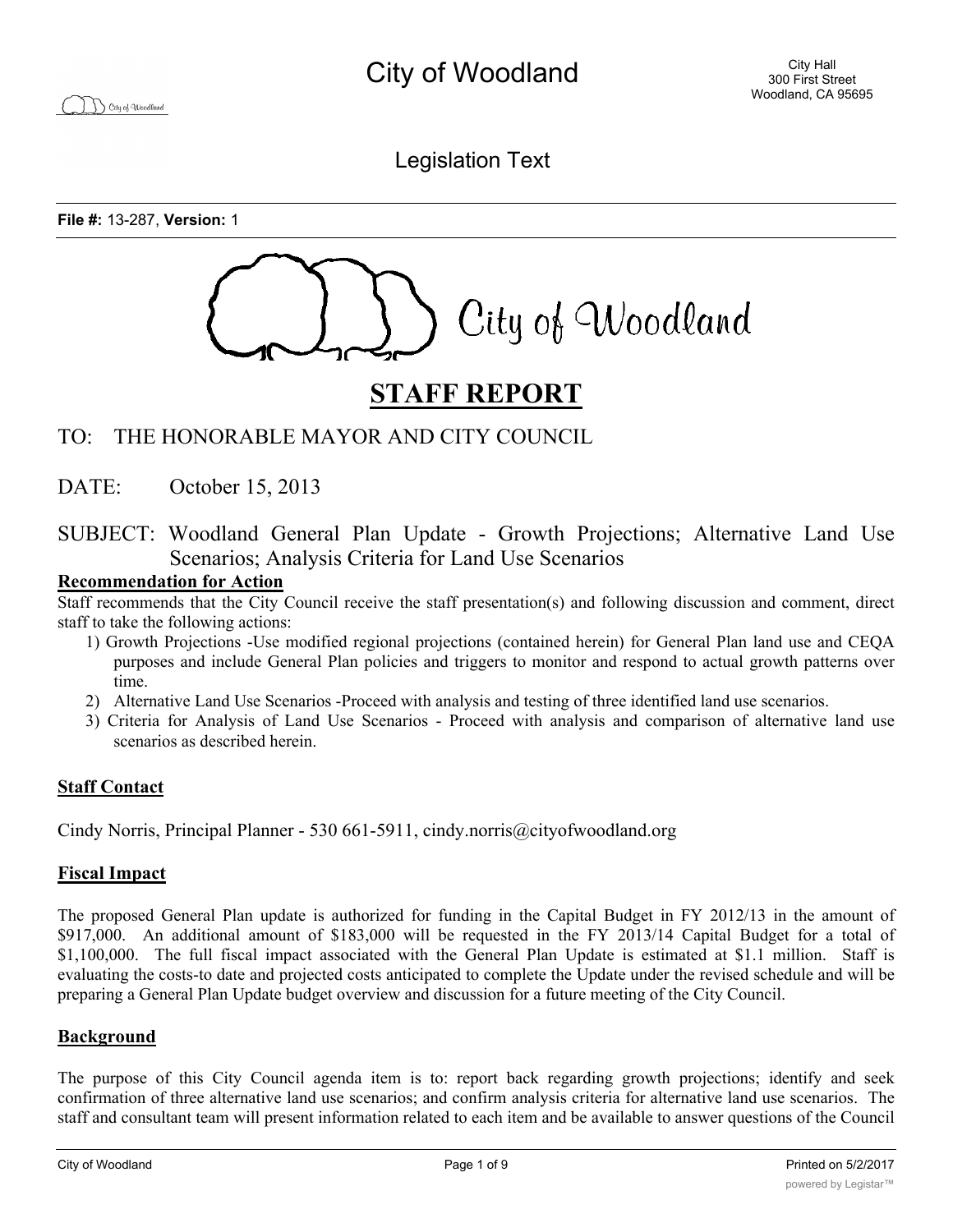and public.

### **Growth Projections**

CONTEXT - Assumptions regarding the pace and phasing of growth for purposes of general planning and CEQA analysis can dramatically affect analytical outcomes in both good and bad ways, and this should be carefully considered. On the one hand, aggressive demand projections reflect optimism about the future. They indicate a "welcome-ness" to growth and provide important flexibility to accommodate unknown market conditions. Jurisdictions with multiple choices for market-supported growth may attract more development interest than jurisdictions with limited land choices that may not match the desires or capabilities of any particular developer.

On the other hand, State planning law requires that all elements of the General Plan be internally consistent, which means that infrastructure and roadways must be sized to match land use yields as depicted on the General Plan land use diagram and defined in the Land Use Element. Beyond sizing the infrastructure adequately, the City must also establish funding mechanisms to ensure that the infrastructure will be constructed and that adequate funding will be available for long-term operations and maintenance. Moreover, State environmental law requires full mitigation of impacts associated with projected growth, which is generally defined by the growth projections developed by the agency.

What this means is that overestimating demand can lead to unintended consequences including oversized infrastructure, increased costs to construct infrastructure, and (if less growth really occurs) less money actually collected when it is needed thus potentially precluding the ability to construct the infrastructure in a timely fashion. This can result in partially constructed neighborhoods without related/required support services and amenities including schools, parks, paths, etc. Projects that exceed demand and fail to be absorbed may also be harmful to the local business climate and real estate market due to vacancies and underutilization. Moreover, not all growth yields positive benefits for the community; type, quality and timing of growth matters.

The approach proposed by staff is to use the best available reliable information to develop reasonable growth projections for purposes of planning and environmental review, and build in policies and triggers that address sequencing and phasing of growth. This allows for a "best of both worlds" approach that ensures reasonable availability of land and sizing of infrastructure, with reasonable development costs and fees, yet also provides required "triggers" or thresholds for reassessment.

In other words, the actual growth rate experienced over time would be used as a tool, not a constraint. An agreed upon reasonable growth projection (see "Conclusion" sub-section below) would be used for initial phasing, CEQA analysis, infrastructure planning, and fee programs. Policies would be added to establish re-assessment points (e.g. every ten years; at 80% build-out of active growth area; etc.) or triggers (e.g. rail realignment; flood solution; etc.) at which time growth trends would be re-evaluated.

By using policies to create a strategy for phasing and sequencing of growth, the City can also ensure: maximum opportunities for community benefit, efficient provision of services and infrastructure, maximized tax revenue, master land use planning within an area, and preservation of land use and development opportunities for later years.

OVERVIEW -- The Economic and Fiscal Background Report (BAE, dated April 29, 2013) utilized growth projections prepared for the region by the Sacramento Area Council of Governments (SACOG) for the purposes of the Metropolitan Transportation Plan/Sustainable Communities Strategy (MTP/SCS). Demand projections from this report were as follows for the period from 2014 through 2035:

Dwelling units 4,000 Jobs 5,000 In addition to the SACOG projections of dwelling units and jobs, the Background Report characterized non-residential growth potential as follows: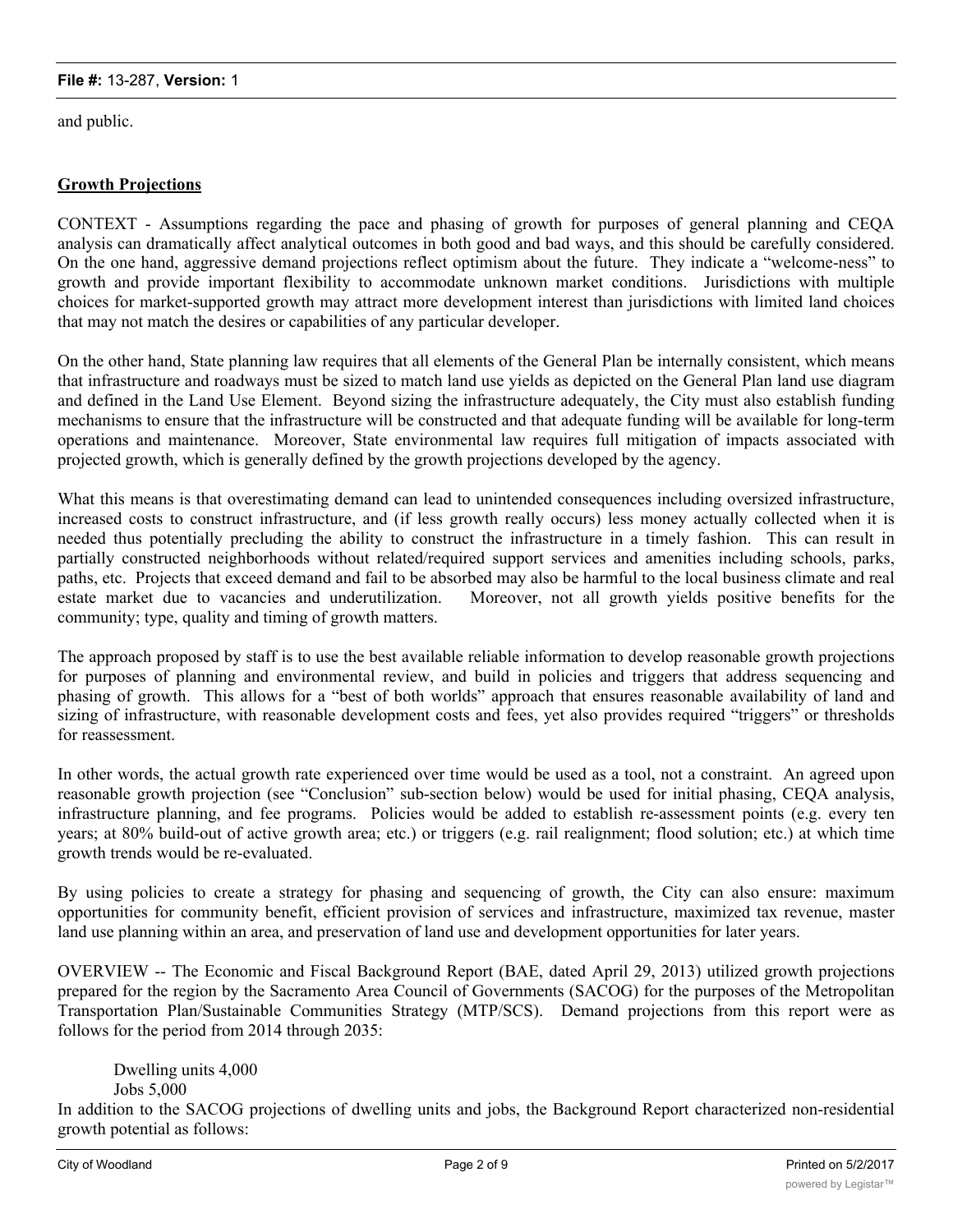Office 250,000 square feet Retail 400,000 square feet (plus additional sites to capture regional demand) Industrial 1,500,000 square feet

This information was presented to the City Council at the June 11, 2013 joint workshop of the City Council and Planning Commission. Feedback was received from landowner representatives and the Council to further investigate the growth projections.

In response to this, the General Plan team developed two alternative growth projections to utilize in completing the Opportunities Report. These alternative projections provided a more expansive range of growth possibilities for the period from 2014 through 2035 as follows:

Dwelling units 4,000 to 7,100 Jobs 5,000 to 9,500

Subsequently, Tim Taron of Hefner Stark and Marois provided an overview of various possible population projections and residential absorption assumptions prepared by the firm Development Planning and Financing Group (DPFG Memorandum, draft dated August 21, 2013; revised dated September 16, 2013, Attachment F). The report does not address job growth or non-residential demand. It is important to note that the information in this report cannot be directly compared to the work summarized above because it addresses a different time period. For the period 2008 through 2035 this report identifies the following range of projections:

Population 15,700 to 28,500 Dwelling units 5,200 to 10,600

The General Plan team completed a review of the draft DPFG Memorandum (BAE, dated September 30, 2013, Attachment E) concluding that while some of the numbers may be overly aggressive, the memo provides a useful overview of alternative projections. When adjusted to reflect the same time period being used by the General Plan team (2014 through 2035) the dwelling unit demand projection range from the DPFG memo is as follows:

Dwelling units 4,450 to 8,200

The General Plan team also completed a more detailed assessment of retail growth opportunities (Attachment D, BAE, dated September 30, 2013) in response to questions that emerged from the June 11, 2013 joint workshop. Among other things, this report investigated the issue of sales tax leakage. The overall picture is that Woodland is doing a good job capturing estimated local taxable sales. Using 2012 data developed by MuniServices for sales tax revenues and leakage of taxable sales, BAE converted the sales tax gap figures to taxable sales, and then converted that into square feet of store space, assuming \$300 per square foot in retail sales. If the City were able to capture 100 percent of the gap in the identified categories (furniture, auto dealers, restaurants, and other retail), there might be demand for about 130,000 square feet of additional retail space, plus a few auto dealers. As such the retail demand number could be increased by that amount to account for existing leakage and projected growth through 2035.

Local retail 530,000 square feet

The BAE memo also examined conflicts between strategies to revitalize downtown and economic development opportunities in the southeast along I-5 and identified considerations to accomplish both goals including targeting specific uses for the downtown area and precluding the location of these uses elsewhere. The memo concludes that planning for approximately 20 to 50 acres (200,000 to 500,000 square feet) of possible additional regional retail demand would help ensure economic development flexibility. This would be in addition to the retail demand figure presented above:

Regional retail opportunity 200,000-500,000 square feet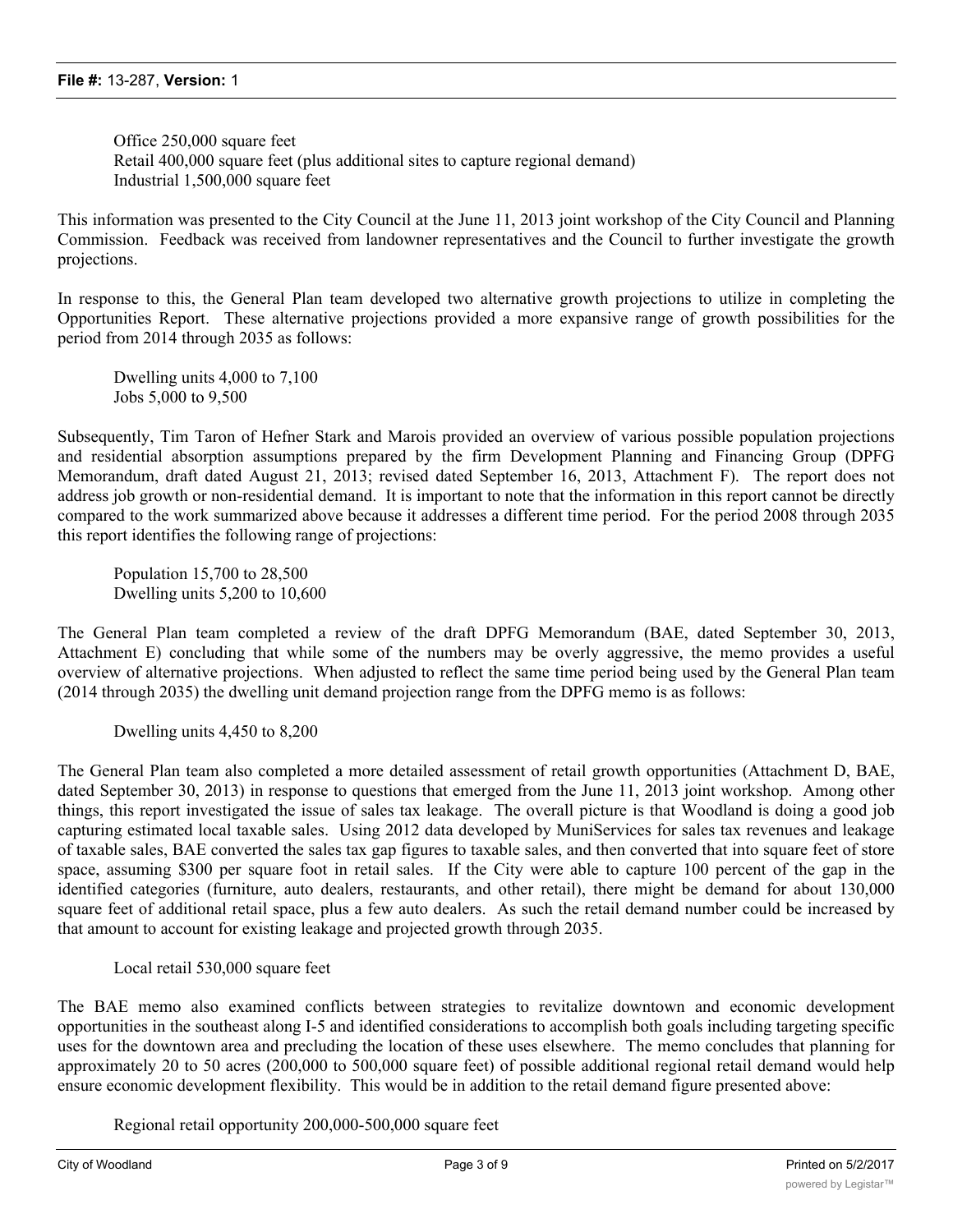CONCLUSION -- The adjusted DPFG range for residential demand is very similar to the expanded range of 4,000 to 7,100 noted above that was developed independently by the General Plan team. Ignoring the lows and the highs in all the projections, a reasonable residential demand number to use for the General Plan is likely somewhere in the middle. Similarly, a jobs number somewhere in the middle is likely to be the most reasonable as well. Absent compelling new information related to the non-residential demand, it appears appropriate to continue to utilize the original non-residential projections, with the adjustment to local retail mentioned above and the addition of regional retail. Therefore the staff recommends use of the following projections to update the Opportunities and Challenges report and for use throughout the rest of the General Plan Update process. These numbers reflect a 38 percent increase in residential demand as compared to the original report, a 46 percent increase in jobs, a 33 percent increase in retail demand from the local population, and a quantification of regional retail that was not provided in the prior reports:

Dwelling units 5,500 Jobs 7,300 Office 250,000 square feet Local retail 530,000 square feet (projected increase in local demand plus 100% capture of existing leakage) Regional retail opportunity 200,000-500,000 square feet Industrial 1,500,000 square feet

It is important to note that these numbers reflect projected new "demand", but do not reflect likely new "development". This is because the City has existing vacant inventory and approved undeveloped projects that could accommodate at least a portion of the projected new demand. Development of existing designated but vacant sites, existing underutilized sites, and approved but undeveloped projects would accommodate some or all of this demand depending on policies and phasing ultimately adopted in the General Plan. This is particularly true as related to residential, retail, and industrial land which are sectors in which the city has significant existing space or approved but not developed land. The location, characteristics, and condition of existing vacant and underutilized retail and industrial, in particular, may affect utilization and/or repurposing to meet new demand. The background reports drafted to date discuss these issues in greater detail.

## **Alternative Land Use Scenarios**

Using the work and analysis undertaken to date, the General Plan team has identified three alternative land use scenarios for consideration by the City Council (Attachment A, Scenarios A, B, C and Attachment B, Land Use Scenario Comparison Table). It is important to note that these scenarios are not intended to be stand-alone General Plan land use alternatives. Rather they have been developed to specifically "test" certain possible land use considerations and combinations, as input for the development of the upcoming preferred land use alternative. The key question for consideration is whether the scenarios have been constructed broadly enough to provide the necessary information for the development of a preferred land use alternative. Within the bounds of the budget, scope, and schedule, the staff believes that the following three proposed scenarios do meet this goal:

SCENARIO A - Scenario A continues the City's current pattern of concentrating the majority of new residential development in the south, together with focused development in the East Street and the Main Street corridors and Downtown. Complementing build-out of the Spring Lake Specific Plan (SLSP), the Spring Lake Master Plan Remainder Area (MPRA) is developed as a largely residential area. A business park is proposed just north of the State Route (SR) 113/County Road 25A interchange, which would create a new employment center at the southern gateway. A new "Corridor Mixed Use (CMU)" designation is applied in the East Street Specific Plan area and in a key node at West Main and Ashley. The northwest area retains its industrial/service commercial nature, and the Knaggs property is designated as Urban Reserve. Gateway II is developed with general commercial and a node of high density residential. The 22 acres east of Costco and south of I-5 are designated Highway Commercial. A new Highway Commercial/Industrial Flex designation is applied to the area north of Interstate (I)-5 at County Road 102. No development occurs on the 900-acre property east of the wastewater treatment facility and the regional park designation remains park/open space in this option. Thus, this scenario is not dependent on flood solutions to meet the city's residential and employment needs.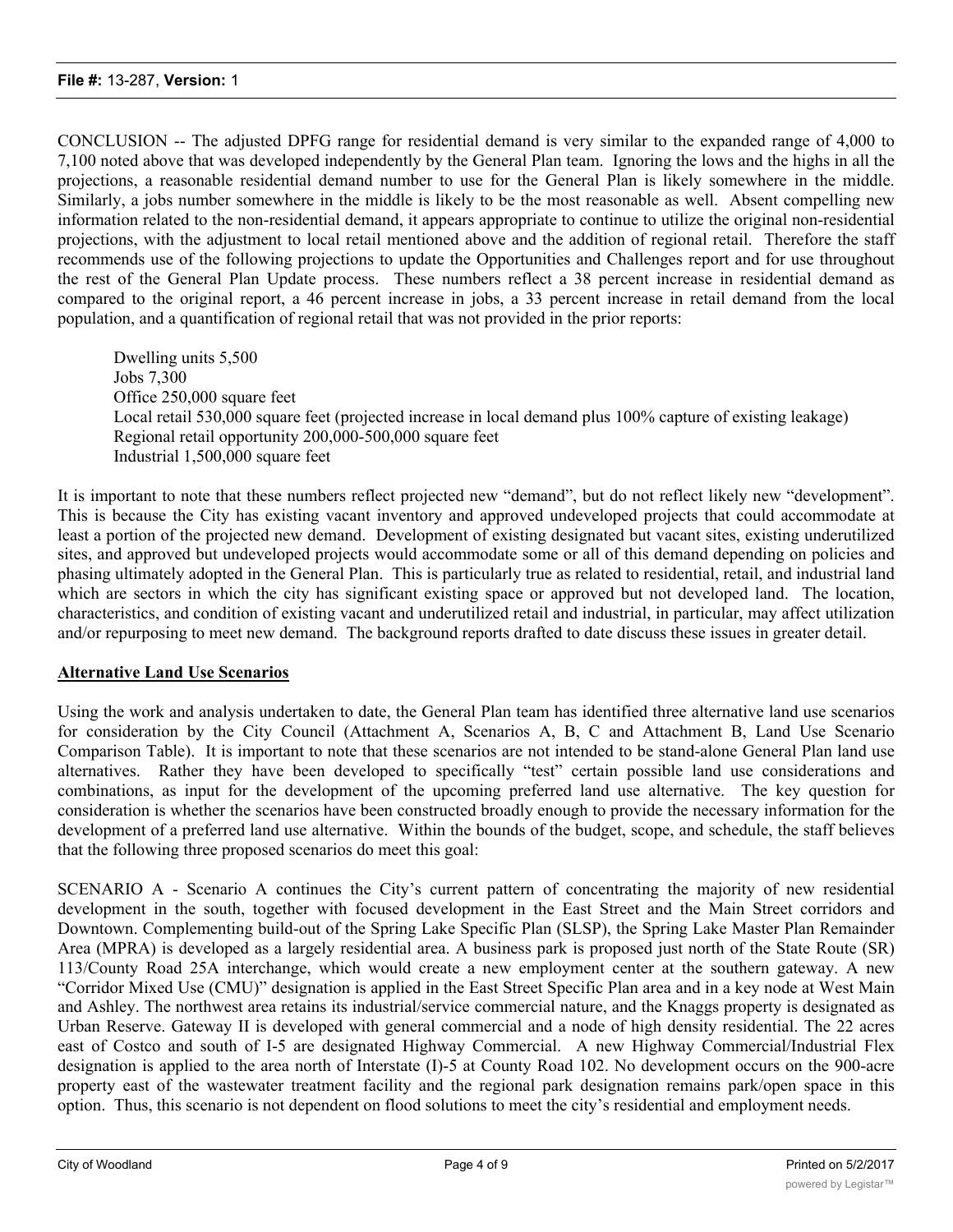SCENARIO B - Scenario B is intended to test partial build-out of the MPRA coupled with residential development in the northwest and along East Street north of the Community and Senior Center. The western portion of the MPRA is designated Urban Reserve, while the portion east of SR 113 is developed with a business park and a range of residential uses. The East Street and the Main Street corridors will have a mix of uses, and Downtown would include new commercial and residential development. Additional residential development occurs in the northwest portion of the General Plan planning area (north of Kentucky Avenue) on the Knaggs property, and the new Agricultural Industrial designation would be applied west of West Street, north of Kentucky Avenue. In addition to its use in the East Street Specific Plan area, the CMU designation is also applied along the West Main Street corridor. Gateway II has a mix of business park and residential development. Highway commercial uses are expanded on the 22 acre site east of Costco and further. No development occurs on the 900-acre property east of the wastewater treatment facility. The regional park site is designated for habitat conservation on a portion and the remainder as park/open space. In this scenario Downtown is seen as developing with a greater emphasis on office and retail with a moderate amount of residential development. Development in the Kentucky Avenue area would be dependent on a flooding solution in that area.

SCENARIO C - Scenario C shifts the "center of gravity" of Woodland to the east, allowing substantial new residential development to occur in the 900-acre Conaway Ranch area east of the wastewater treatment facility. The development of this area would be contingent on a comprehensive flood solution being identified and implemented, as well as a sufficient buffer created between the wastewater facility and any new development to the east. This scenario does not envision any development occurring in the MPRA during the General Plan horizon and as a result it is designated Urban Reserve, while a larger amount of residential development is assumed in the northwest. Business Park and more extensive regional commercial areas are designated along the Interstate 5 corridor in the east. Treatment of Downtown and the key corridors is similar to Scenario B; however, this scenario would place the greatest emphasis on unique commercial and entertainment uses developing in the Downtown and the least emphasis on residential in this area, to reinforce the Downtown as Woodland's core. A new designation, Kentucky Corridor Mixed Use, would be used to allow for a mix of appropriate uses and encourage enhancement of Kentucky Avenue as well as application of the Agricultural Industrial designation to help promote new businesses and private improvements to the area adjacent to the south side of the I-5. A larger amount of residential development is shown south of the Gateway II site, with a new designation of Residential Mixed Use which allows a range of densities and also requires commercial, office, and education. This new designation is also shown on the regional park site and on the property to the north. The scenario provides for a significant area of land to be identified as open space, park, and habitat corridor east of CR 102. A business park is located east of the County jail facilities. Large portions of this scenario-in the Kentucky Avenue area and in the east-would be contingent on a comprehensive flooding solution.

MAP DESIGN - For each scenario a conceptual land use diagram has been prepared. The map design shows existing General Plan land use designations faded in the background. Opportunity sites (e.g. vacant land, farmland, and underutilized land within the Urban Limit Line) are identified with black outlining. Areas where new development or changed development is proposed are shown in fully saturated color. There are also a number of new proposed land use designations which are described below. Existing General Plan Land Use definitions have been included as Attachment C.

*Downtown Mixed Use (DMU).* DMU allows and encourages a mix of uses, horizontal and vertical, to promote downtown revitalization. Emphasis is on specialty and local-serving retail, tourist services, offices and professional services, dining, arts, entertainment, and housing. Density/intensity standards to be determined; approximate maximum standards could be 40 dwelling units per acre (du/ac) for residential and a Floor Area Ratio (FAR) of 4.0 for non-residential. Applies exclusively to all or part of the Downtown Specific Plan area.

*Corridor Mixed Use (CMU).* CMU allows and encourages a mix of uses, horizontal and vertical, to promote corridor revitalization, but at lower intensities than DMU. Uses are less regulated; corresponding zoning should be form-based and performance-based in order to promote flexibility, minimize non-conformance issues, and focus improvements on appearance and urban design. Density/intensity standards to be determined; approximate maximum standards could be 30 du/ac for residential and 2.0 FAR for non-residential. Applies primarily, but not exclusively, to the East Street Specific Plan area and West Main Street.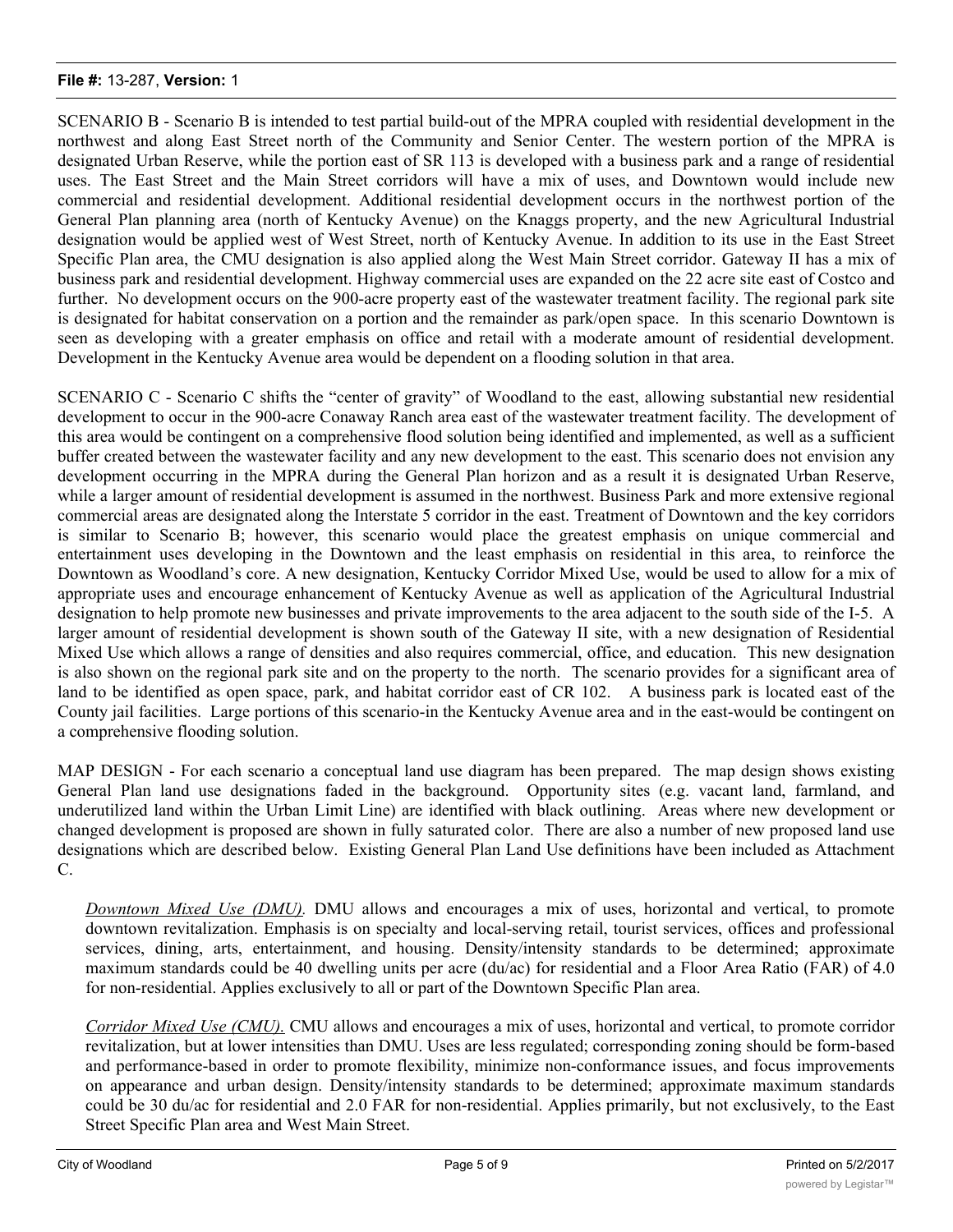*Highway Commercial/Industrial Flex (HC/IF).* This designation emphasizes commercial highway uses and limited commercial service uses, while also accommodating light industrial and "green technology" uses. Auto and equipment sales, hotel and motels, and restaurants servicing the traveling public are allowed. Manufacturing, fabrication or large warehousing uses and outdoor storage are not allowed. These designations are applied in transitional gateway areas adjacent to major corridors; therefore high quality design is a critical component. Allowed intensity of land uses to be determined.

*Business Park (BP).* BP accommodates master planned concentrations of light industrial, research and development businesses, green technology, agriculture-related technology, and office uses. Uses with low employment intensities, such as manufacturing, warehousing and storage, are not permitted. The designation encourages walking and bicycling within the master plan areas, as well as connections to adjacent uses. The designation allows a limited amount of commercial uses, including eating establishments for workers, and visitor commercial uses adjacent to freeway corridors. Note this is a revised definition for an existing designation. Allowed intensity of land uses to be determined.

*Kentucky Corridor Mixed Use*. (KMU) is applied specifically to the Kentucky Avenue corridor. It allows a range of uses relating to commercial service, light industrial, and agricultural industrial to promote corridor revitalization. Uses are less regulated; corresponding zoning should be form-based and performance-based in order to promote flexibility, minimize non-conformance issues, and focus improvements on appearance and urban design. Kentucky is acknowledged to be a main truck travel corridor and as such limited residential use would be considered. Compatibility between residential and more intensive uses shall be carefully considered with the intent being to eventually reduce and possibly eliminate conflicts. Buffering requirements and intensity standards to be determined.

*Agricultural Industrial (AI).* AI encompasses a mix of commercial and industrial uses that directly support the agricultural economy. These could include, but are not limited to, food processing, storage facilities, agriculturerelated wholesale, and equipment sales and service. Agriculture-related technology and research and development uses are not intended for this designation; rather these uses are better suited to the Business Park designation. Adjacent to an interchange, a truck service facility that serves regional long-distance truck haulers can be considered with a conditional use permit.

*Residential Mixed Use (RMU)***.** RMU provides for approximately 75 percent residential in a mixed format allowing densities to range from 8 to 25 du/ac, while requiring a mix of commercial, office, and educational uses. Development in this designation requires significantly enhanced design and amenities to tie in with regional park uses and an open space system, with enhanced treatment along the CR 102 corridor.

*Urban Reserve (UR).* This designation is applied to land within the Urban Limit Line (ULL) for which urban uses are assumed at a future point, but for which a determination of appropriate land use is not provided at this time. No urban development may occur on these lands prior to a comprehensive assessment of appropriate land use within the context of development (existing and trends) within the entire City and as a part of a General Plan amendment process. Allowable uses include uses specified under the Agriculture (A) and Open Space (OS) designations. Note this is a revised definition for an existing designation.

*Residential Master Plan (RMP***).** The RMP designation applies to new residential growth areas, where a mix of housing types and densities is desired. A comprehensive land use and services plan would be required for development under this designation, which may be in the form of a specific plan or mater plan. Specific plans, including content, are dictated by State law (Government Code 65450 et. seq). The term "master plan" however, is not defined by state law and allows for the City to be more flexible in the planning requirements for development in this designation.

For each RMP designation, two densities are assigned: over the entire designated area, a minimum *overall average* density must be met. In addition, individual development projects within the area (e.g. a single family subdivision or an apartment complex) must meet or exceed a minimum *project* density. This will allow a developer to vary the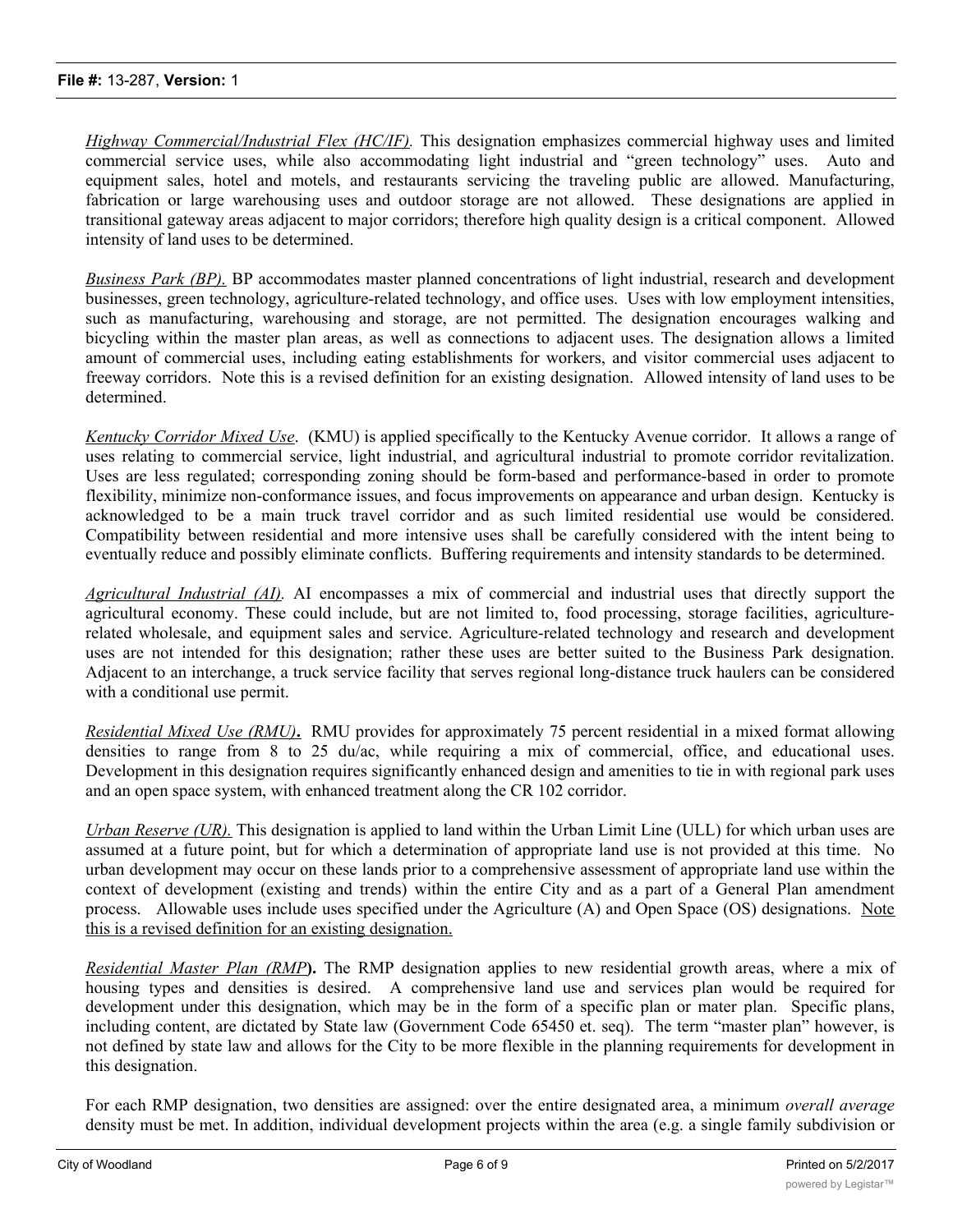*RMP-E* (Executive)

an apartment complex) must meet or exceed a minimum *project* density. This will allow a developer to vary the product type and mix within a larger development while ensuring that an overall target is met. Ultimately, the updated General Plan will define additional requirements for these master plan areas, such as public facilities and services to be provided. These designations are not used on infill sites.

| <b>INIVEL - E</b> (EACCHIVE)        |                                     |
|-------------------------------------|-------------------------------------|
| Minimum overall average density:    | $2 \frac{\mathrm{du}}{\mathrm{ac}}$ |
| Minimum individual project density: | $1 \text{ du/ac}$                   |
| $RMP-L$ (Low)                       |                                     |
| Minimum overall average density:    | 6 du/ac                             |
| Minimum individual project density: | $4 \mathrm{du}/\mathrm{ac}$         |
| <b>RMP-M</b> (Medium)               |                                     |
| Minimum overall average density:    | $12 \text{ du/ac}$                  |
| Minimum individual project density: | $8 \text{ du/ac}$                   |
| <b>RMP-H</b> (High)                 |                                     |
| Minimum overall average density:    | $20 \frac{\text{du}}{\text{ac}}$    |
| Minimum individual project density: | $16 \text{ du/ac}$                  |

COMMON ELEMENTS IN ALL SCENARIOS - To assist in evaluating and to allow for comparison and contrast of selected review factors, several assumptions have been made about key elements that will be held constant in all of the scenarios.

- Encourage/promote mixed use infill in Downtown.
	- · There are slight variations in the mix of infill uses, with greater residential emphasis in Scenario A, balance between residential and commercial uses in Scenario B, and predominantly commercial uses in Scenario C. Designation descriptions will be tailored once a preferred strategy is identified.
- Revitalize older commercial corridors, specifically East Street and West Main Street
- · Prioritize build-out of Spring Lake Specific Plan (treatment of the Master Plan Remainder Area varies across the scenarios)
- Diversify and strengthen job base, including establishment of a business park
- Diversify and strengthen retail (build on regional presence, serve community needs, address cultural niches with different formats)
- Identify and work towards implementation of a comprehensive flood solution.
	- · However, Scenario A is not contingent on a flooding solution, while a portion of Scenario B (northwest area) is contingent on a flooding solution. Large portions of Scenario C are contingent on a flooding solution.
- Enhance neighborhood connectivity, including expansion to the internal bicycle and pedestrian network and establishment of a recreational trail/path system on Woodland's periphery
- Promote good urban design
- Promote joint partnership with the Woodland Joint Unified School District and the Woodland Community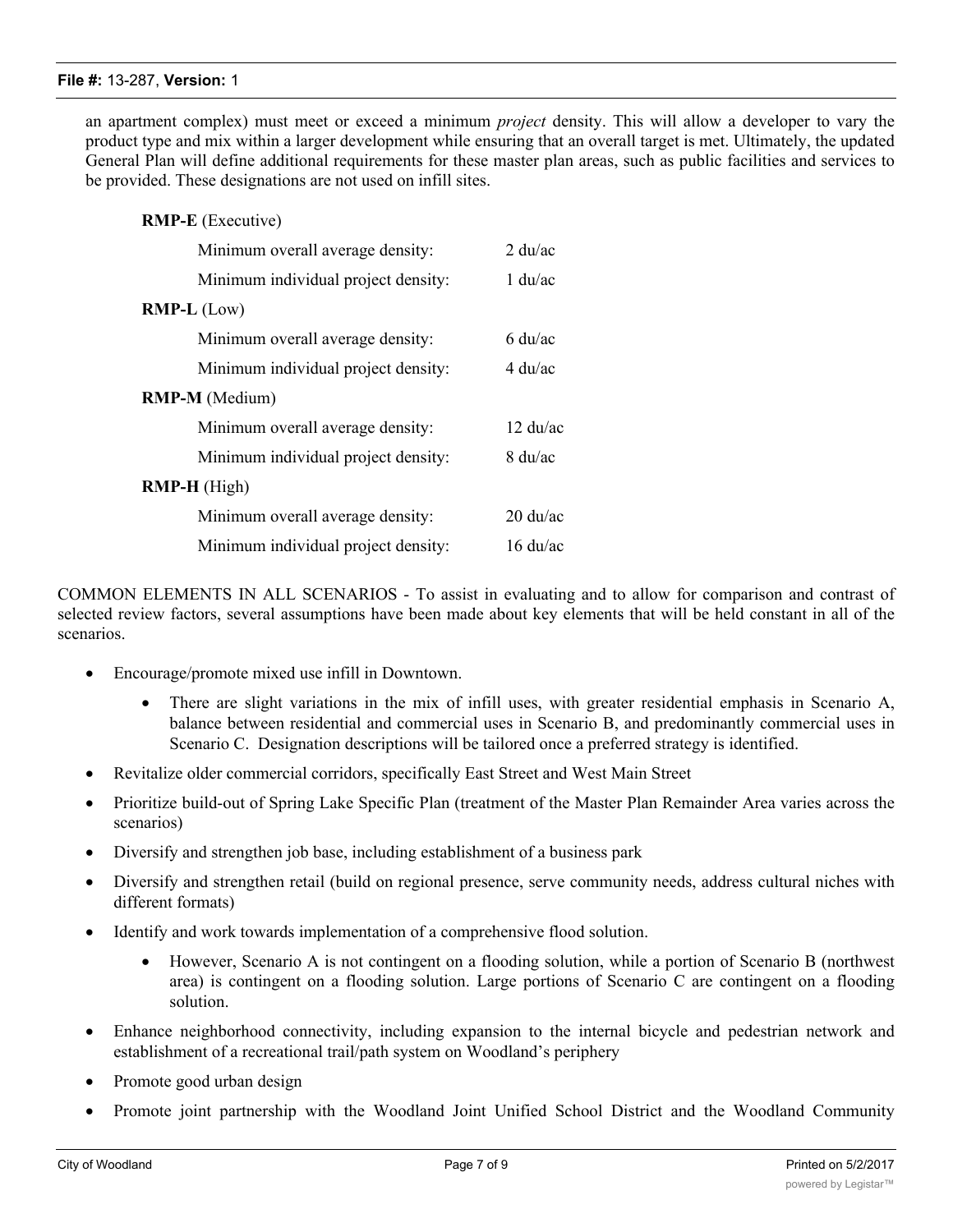College.

Focus on sustainability and quality of life amenities

MODIFICATIONS TO EXISTING LAND USE DESIGNATIONS -- As part of the General Plan Update process an assessment and review of the existing General Plan land use designations and definitions will be prepared. It is anticipated that many of the land use designations will be proposed for modification to be consistent with the direction of the General Plan Update. The description of the current Urban Reserve designation will be modified to be consistent with the Urban Limit Line requirements approved by voters in 2006.

#### **Criteria for Analysis of Alternative Land Use Scenarios**

The following criteria have been identified for analysis and comparison of the test scenarios:

- Economic and fiscal impacts to the City (e.g. evaluation of the extent to which scenarios enhance economic opportunities, including tax and other general fund revenue as compared to service costs, including fire, police beats, and park acreage/amenities impacts, with an analysis of the General Fund net fiscal impact of each scenario, including sensitivity analysis for key assumptions)
- Impacts to traffic circulation, mobility, and roadway level of service (e.g. analysis based on the following performance measures: total daily vehicle miles of travel (VMT), total daily vehicle hours of travel (VHT), total daily vehicle hours of delay (VHD) or lane-miles of congested roadways, daily roadway segment LOS for up to five locations, and PM peak hour LOS for up to five intersections)
- · Comparison of land use acreage by designation (e.g. total and net new acreage by General Plan land use designation will be identified, and broken down by acreage within city limits, the Sphere of Influence (SOI), and outside the SOI but within the Urban Limit Line)
- Comparison of build-out population, employment by type (e.g. retail, industrial, etc.), and housing units (e.g. estimates of population, dwelling units, and jobs will be derived from the density and intensity assumptions associated with the General Plan land use categories)
- · Identification of key environmental differences (e.g. flood risk differences between scenarios and implications as related to compliance with new flood regulations at the State level; impacts to prime agricultural land; transportation-related greenhouse gas emissions; and impacts to important habitat)
- · Identification of major wet utility infrastructure requirements (e.g. capacity and extent of existing water, sewer, and stormwater systems; major infrastructure extensions needed to serve new growth areas)
- General assessment of proximity of new residential to existing schools (e.g. to identify potential mis-matches between existing and planned school facility location and student generation)
- · Comparison of sustainability elements (e.g. increased bicycle and pedestrian mobility, increased energy generation options, job/housing balance, density to support transit options, etc.)
- · Comparison of synergistic effects (e.g. land use placement that facilitates achieving long term goals such as rail relocation; provision of services to older, underserved residential and commercial uses; flood assessment district participation, etc.)

The use of these criteria in preparing this analysis will help the public and decision-makers understand the consequences of various land use and growth options, serve as a tool for discussion of priorities, and support the development of the